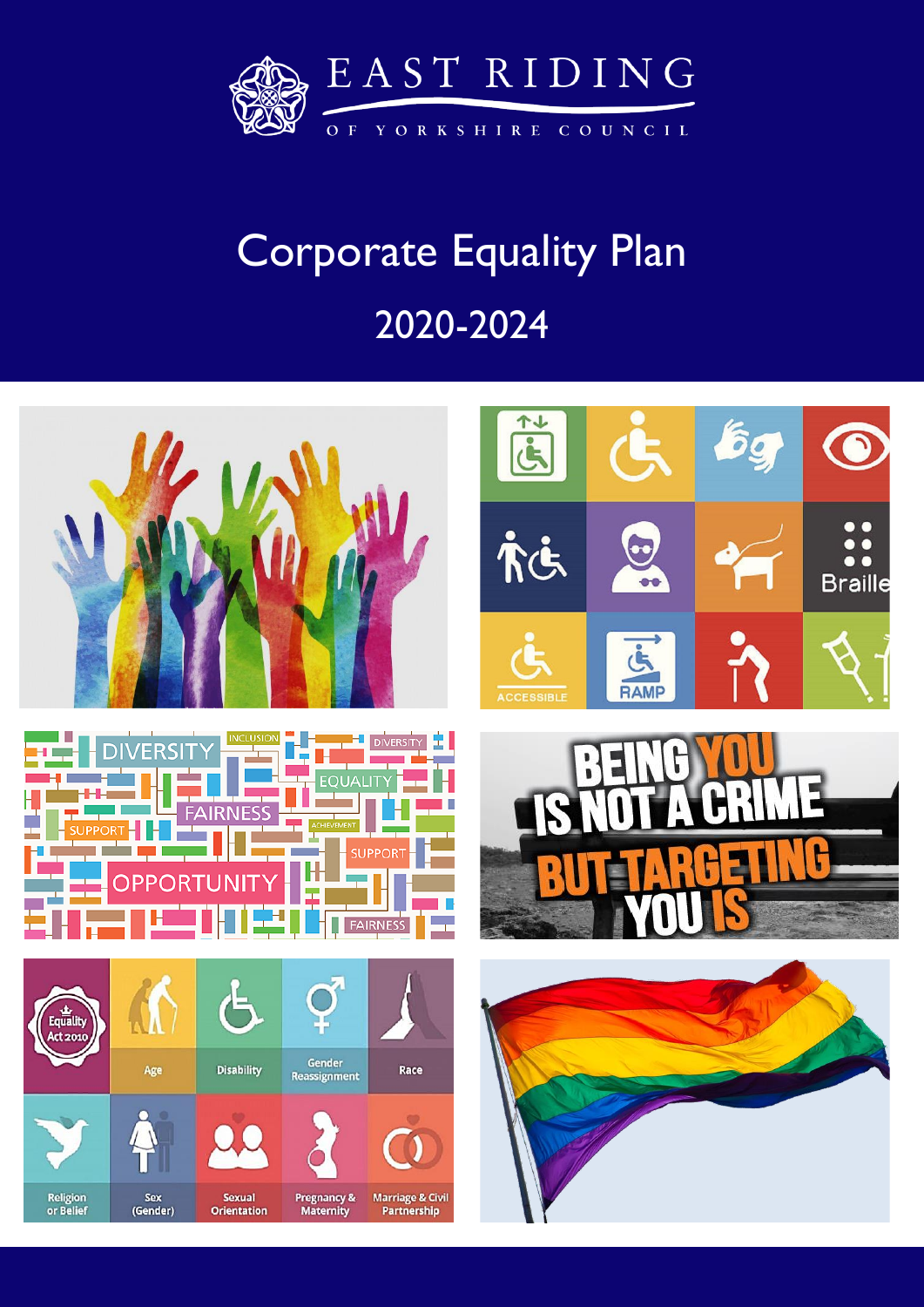# **Contents**

|                                                | Page           |
|------------------------------------------------|----------------|
| Introduction                                   | 3              |
| The Population of the East Riding              | $\overline{4}$ |
| <b>Equality Legislation and our Commitment</b> | 5              |
| <b>Corporate Equality Objectives</b>           | 8              |
| <b>Translation and Interpretation Service</b>  | 9              |
| <b>Equality Analysis Process</b>               | $\overline{0}$ |
| <b>Hate Crime</b>                              | П              |
| <b>Equality Plan</b>                           | 12             |

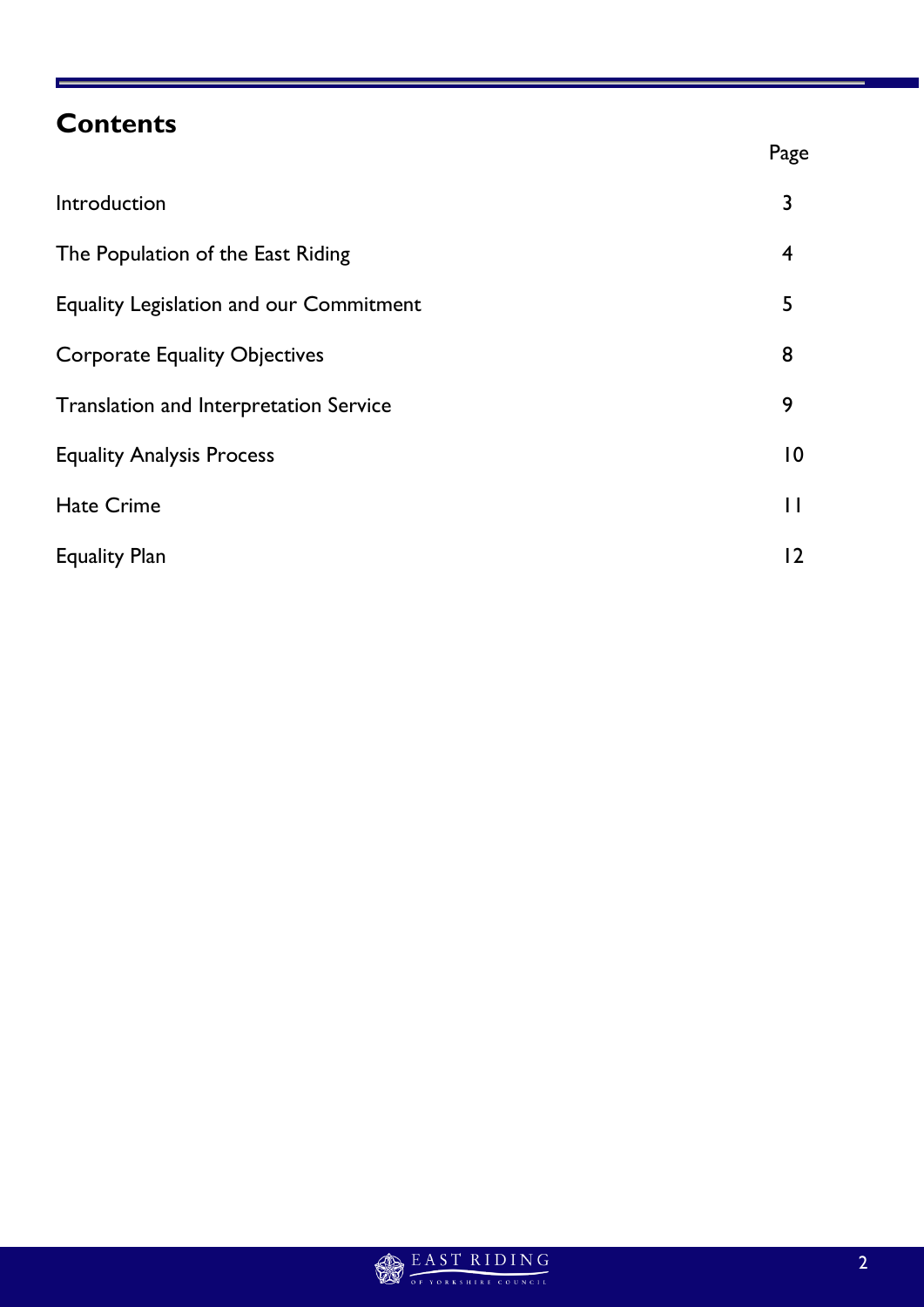# **Introduction**

East Riding of Yorkshire Council is committed to treating all residents, service users and staff fairly and ensuring equality of opportunity for all.

This is further strengthened in the Council's Vision of **'Your East Riding…where everyone matters'**

# **Equality Statement**

*'East Riding of Yorkshire Council acknowledges and welcomes its legal duties and uses this legislation and national guidance as a framework to improve or maintain existing services for all residents. However, we are not only driven by legislation - the services we provide are also in response to local needs.*

*Equality considerations are built into our everyday practices, within strategic planning, policy and decision-making, right through to how we commission, support or deliver services and employ staff. This requires leadership, political commitment, ownership across all services, as well as effective consultation and engagement with partners, groups, organisations and the public.'*

This plan aims to demonstrate our compliance with legislation, outline the council processes and procedures that are in place in order to meet our statutory equality duties, and also set out our equality objectives for 2020-24.

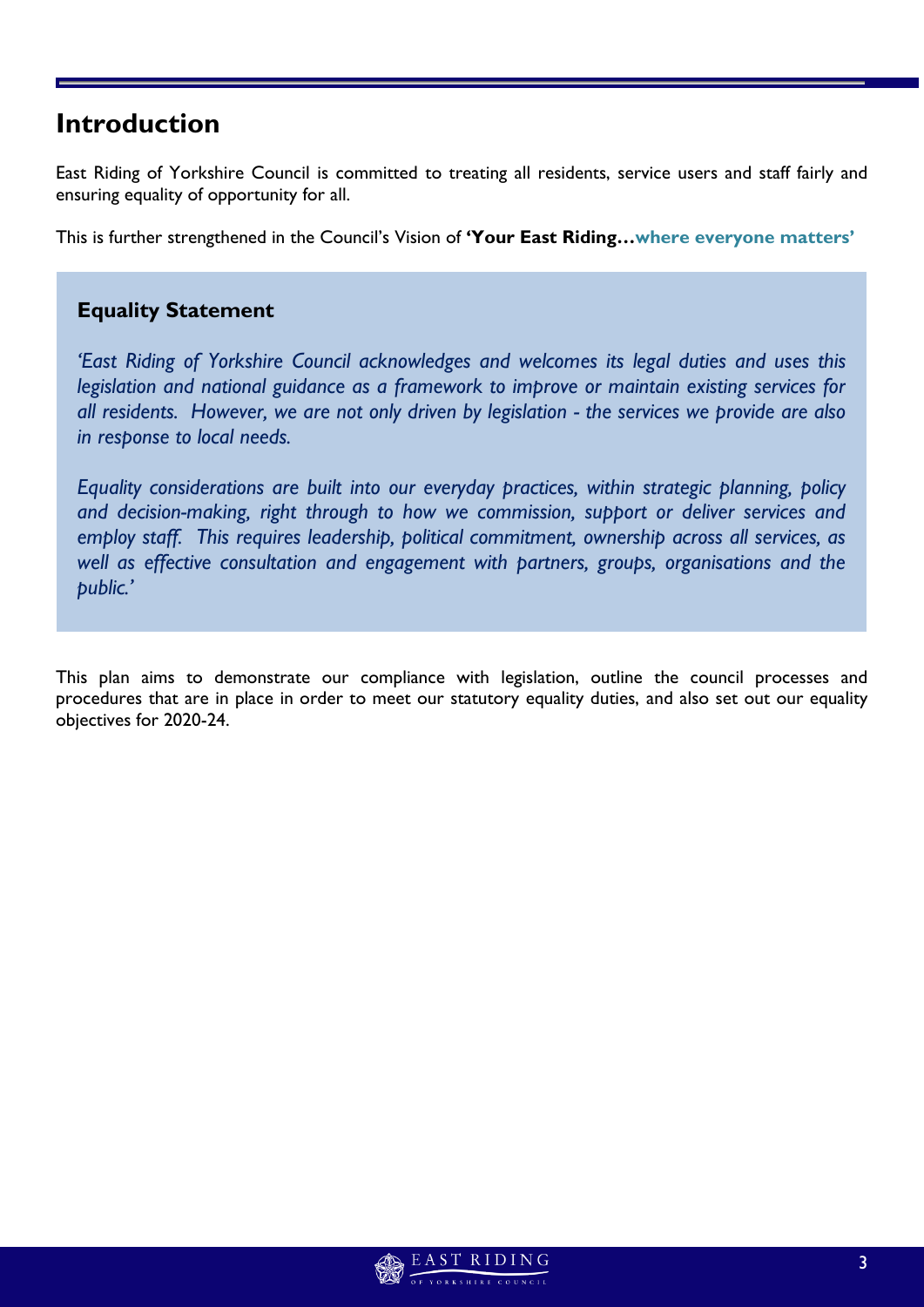# **The Population of the East Riding**

The East Riding of Yorkshire has 171 parishes and 26 council wards, covering 930 square miles and has a population of 338,061 (2017 ONS estimates). Around 90% of the area is rural, with over 300 settlements, some bigger towns including Bridlington, Beverley, Goole, and those on the edge of the City of Hull.

The East Riding is a collection of different places, each with their own unique identity and character. There are coastal resorts, market towns, estate villages, port towns and suburban areas and their character is shaped by their role and history. At an East Riding wide level, the area is rich in character and quality.

The headline facts for some of the protected characteristics, as defined in the Equality Act, are listed below:

### **Race**

The ethnic minority population in the East Riding is low, with 96% of the population being 'British White' *(2011 Census).* The number of our school pupils with English as a second language has increased in recent years, as has the range of languages spoken, although figures still remain low.

### **Religion or belief**

As of 2011, Christianity is still the most prominently practised religion in the East Riding, although there was a notable decrease of 11.6% in figures since 2001 *(2011 Census).*

### **Sexual orientation**

There is currently limited information on the Lesbian, Gay, Bisexual, (LGB) population in the East Riding. However, based on Government estimates that around 5-7% of the UK population were likely to be LGB, this equates to approximately 16,000 – 18,000 East Riding residents. Collection of statistics on the transgender population has not been carried out at national or local level, but with low numbers focus is more on individual need.

### **Age**

The East Riding has a very high proportion of people of pensionable age at 25%, compared to 21% in the Humber and 18% in England. This figure is projected to increase to 33% by 2039 *(ONS Population Projections).*

### **Disability**

Based on UK estimates by the Department for Working Pensions (DWP), the proportion of all people with a disability as of 2015/16, is around 21%. This equates to around 1 in 5 people or around 70,000 people in the East Riding *(DWP, 2016).* The 2011 Census showed that 25% of our residents are living with a long term health condition or disability; however life expectancy levels are higher than the Humber and national averages*.*

Further information on the demographics of the East Riding can be found at the East Riding Intelligence Hub and also the Government website:

<https://intel-hub.eastriding.gov.uk/>

<https://www.gov.uk/government/statistical-data-sets/fe-data-library-equality-and-diversity>

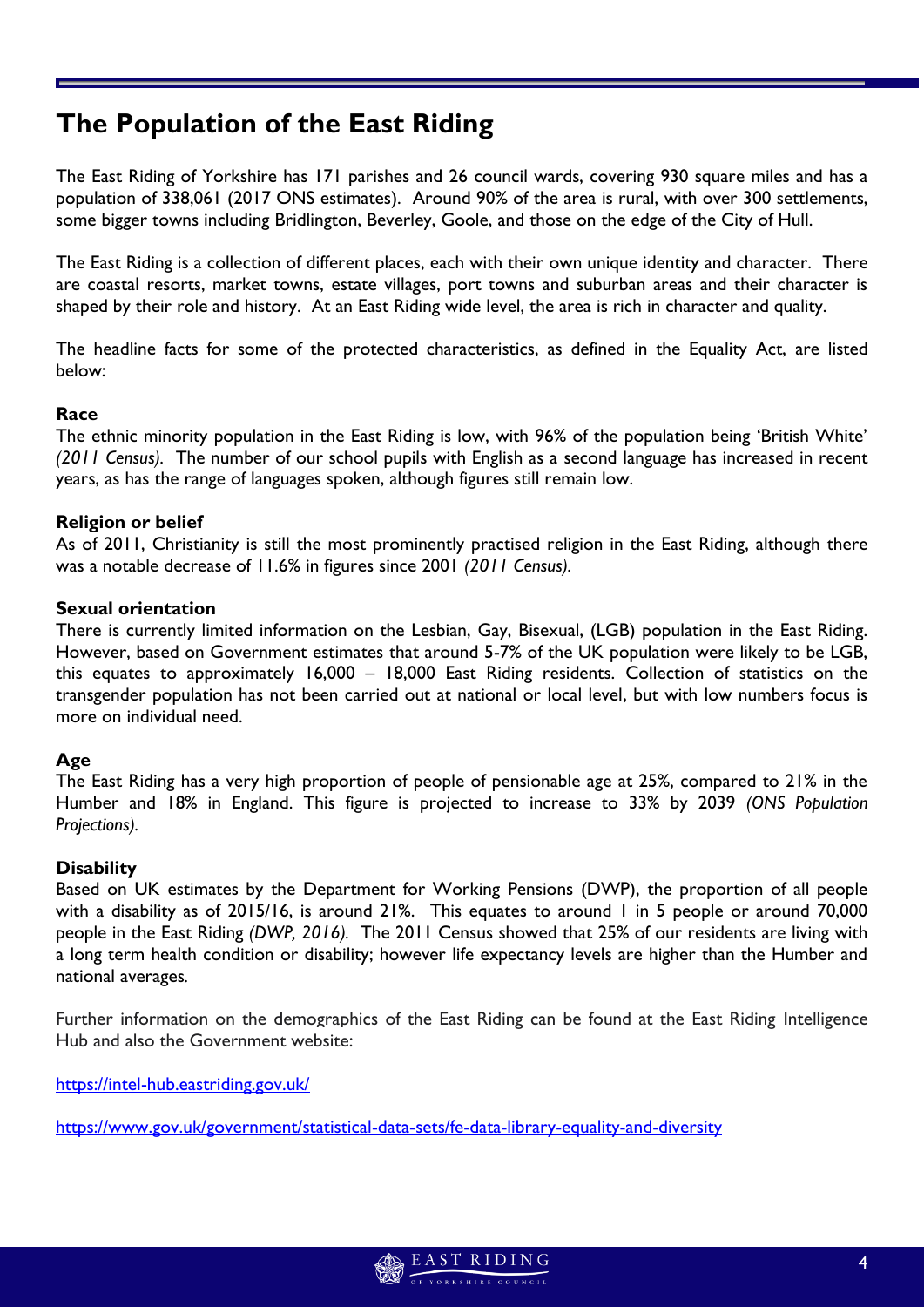# **Equality Legislation and our Commitment**

### **The Equality Act 2010**

The Act legally protects people from discrimination in the workplace and wider society and sets out the protected characteristics which are as follows:

- **Age**
- **Disability**
- **Gender Reassignment**
- **Marriage and Civil Partnership**
- **Pregnancy and Maternity**
- **Race**
- **Religion or Belief**
- **Sex (Gender)**
- **Sexual Orientation**

The Council recognises that inequality, disadvantage and discrimination exist in society and we aim to ensure that none of our residents, service users or staff receive less favourable treatment due to having a 'protected characteristic'.

We recognise that discrimination is unacceptable and hope to provide services which are reinforced by an authority wide understanding of discrimination, harassment and victimisation and how to tackle it. The Act recognises that discrimination can take many forms as outlined below:

| <b>Direct Discrimination</b>                            | Treating someone less favourably because they have a<br>protected characteristic.                                                                                               |  |
|---------------------------------------------------------|---------------------------------------------------------------------------------------------------------------------------------------------------------------------------------|--|
| <b>Discrimination by Perception</b>                     | Treating someone less favourably because it is believed that<br>they have a protected characteristic, even if they don't.                                                       |  |
| <b>Discrimination by Association</b>                    | Treating someone less favourably because they are associated<br>with someone with a protected characteristic.                                                                   |  |
| <b>Indirect Discrimination</b>                          | When a practice, policy or rule which applies to everyone in<br>the same way, has a worse effect on some people than others<br>ie. it puts particular people at a disadvantage. |  |
| <b>Harassment</b>                                       | Unwanted behaviour which a person finds offensive or which<br>makes them feel intimidated or humiliated because of, or<br>connected to any of the protected characteristics.    |  |
| <b>Victimisation</b>                                    | Someone is treated badly because they have complained about<br>discrimination or helped someone who has been the victim of<br>discrimination.                                   |  |
| <b>Discrimination arising from</b><br><b>Disability</b> | When someone is treated less favourably for a reason that is<br>connected to their disability.                                                                                  |  |

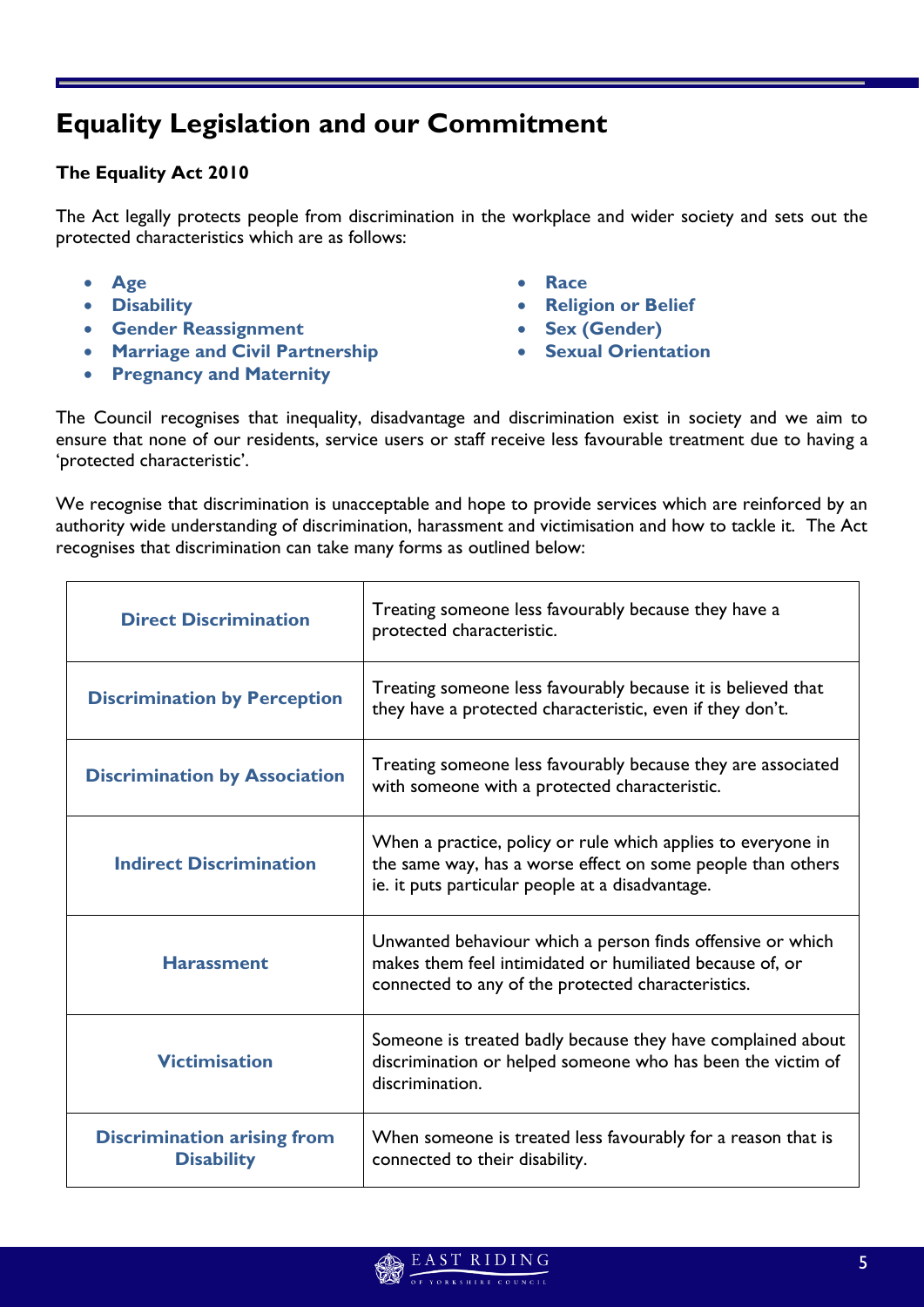The Act also mentions that positive steps must be taken to remove barriers faced by people with disabilities – known as '**Reasonable Adjustments'**.

The Council recognises that we have a duty to make reasonable adjustments, where possible, if someone with a disability is placed at a substantial disadvantage, compared to a person without a disability. This may include:

**Changing the ways things are done** in relation to policy or practice, services and key decisions

**Changing a physical feature** such as, buildings, premises, steps, paths, entrances and exits, internal and external doors, toilets and ramps, etc.

**Providing extra aids or services** such as, hearing loops, translation and interpretation, British Sign Language, or information in alternative formats.

The Act does not define what is considered as 'reasonable', however, some of the factors that are likely to considered by the Council when making decisions and are also likely to be taken into account by the Equalities and Human Rights Commission in relation to any legal proceedings, are:

- the practicability of the adjustment
- the extent to which taking any particular steps would be effective in overcoming the substantial disadvantage suffered by a person
- health and safety requirements
- the resources of the authority and financial cost of the adjustment
- the need to maintain certain service standards
- the interests of other residents/service users

### **The Public Sector Equality Duty (PSED)**

The purpose of the equality duty is to integrate consideration of equality and good relations into the dayto-day business of public authorities, as well as ensuring consideration is given to how policies or decisions affect people who are protected under the Equality Act.

The **'general' equality duty** means, when public authorities carry out their functions, they must have due regard, or think about the need to:

- **Eliminate unlawful discrimination, harassment and victimisation and other conduct prohibited by the Act.**
- **Advance equality of opportunity between people who share a protected characteristic and those who don't.**

#### *The Act explains that having due regard for advancing equality involves:*

- *Removing or minimising disadvantages suffered by people due to their protected characteristics.*
- *Taking steps to meet the needs of people from protected groups where these are different from the needs of other people.*
- **Encouraging people from protected groups to participate in public life or in other activities where their** *participation is disproportionately low.*
- **Foster or encourage good relations between people who share a protected characteristic and those who don't**

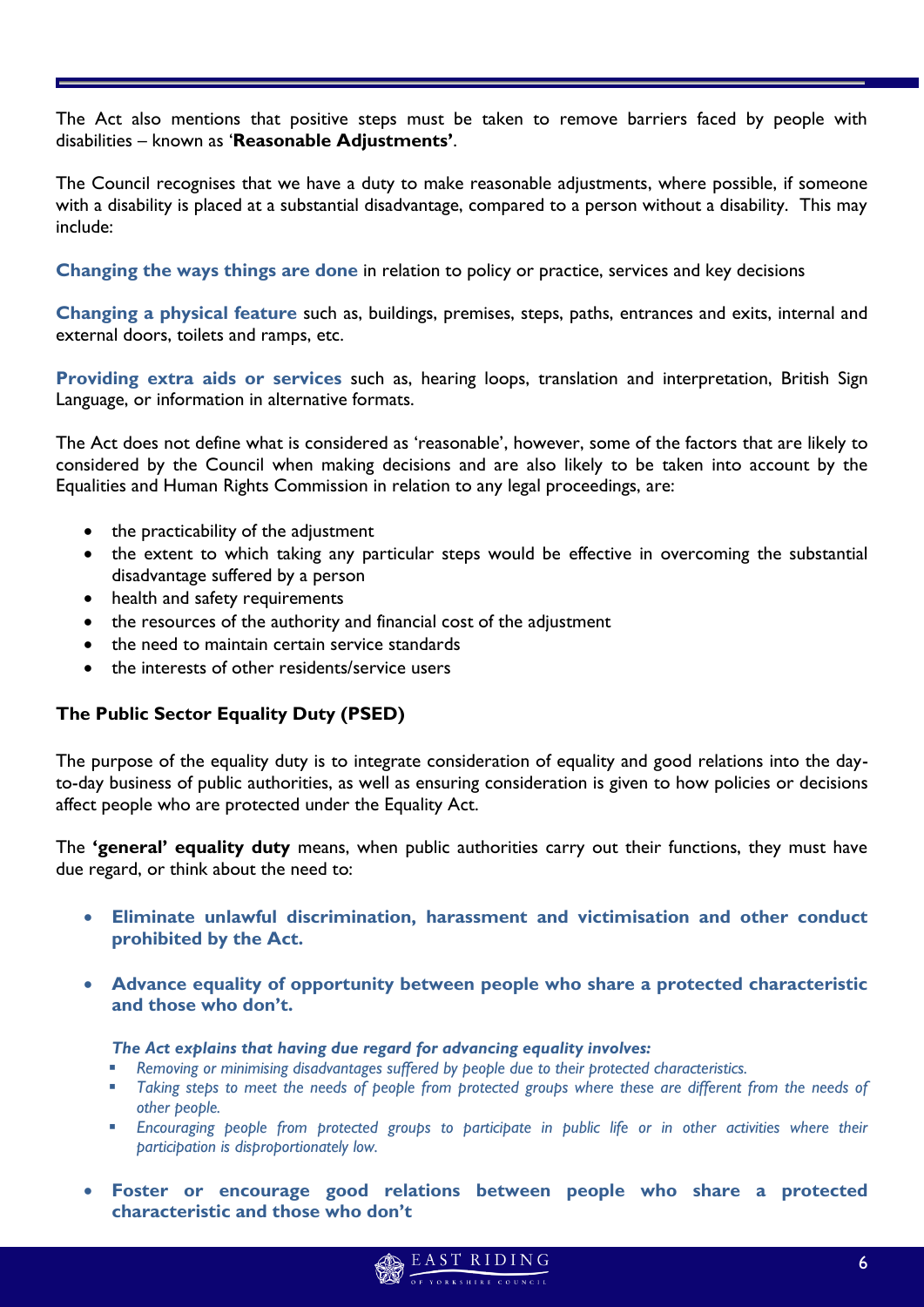Public authorities also have **'specific duties'** to help them comply with the public sector equality duty:

- **Publish equality information at least once a year to show how they've complied with the equality duty** *(e.g. Workforce profiles, service user/community profiles, equality analyses)*
- **Prepare and publish equality objectives at least every four years** *(these should be specific and measurable)*

In accordance with the PSED, the council prepares and publishes workforce equalities information, gender pay gap information, collects and monitors equality data regarding service users, carries out and publishes equality analyses and also sets equality objectives and publishes progress towards these and the equality duty on an annual basis. This information is published on the council equality and diversity web page [https://www.eastriding.gov.uk/council/plans-and-policies/other-plans-and-policies-information/equalities](https://www.eastriding.gov.uk/council/plans-and-policies/other-plans-and-policies-information/equalities-and-diversity/)[and-diversity/](https://www.eastriding.gov.uk/council/plans-and-policies/other-plans-and-policies-information/equalities-and-diversity/)

The Council recognises that complying with the equality duty is a legal obligation, however it also ensures that we:

- Avoid discriminatory practices and integrate equality into our core organisation.
- Use equality information to help inform decision-making and policy development.
- **Build a supportive working environment and create an organisation which is representative and** draws on a broader range of talent.
- Ensure that our services are more appropriate and efficient for users.

### **Definition of Anti-semitism and other discrimnatory behaviours**

The Council has adopted the International Holocaust Remembrance Alliance (IHRA) Working Definition of Anti-Semitism. The Council is very clear in its ongoing and strong commitment to equality through this Plan, which references both the Public Sector Equality Duty and the nine protected characteristics which include race, religion and belief. This commitment extends, as appropriate, to an unreserved rejection of any anti-Semitic or similar activity leading to discriminatory outcomes affecting individuals, specific groups or communities, whatever the context.

# **"Antisemitism is a certain perception of Jews, which may be expressed as hatred toward Jews. Rhetorical and physical manifestations of antisemitism are directed toward Jewish or non-Jewish individuals and/or their property, toward Jewish community institutions and religious facilities."**

In relation to other types of discrimination based on any of the protected characteristics the Council will consider relevant widely adopted definitions of such discrimination to adjudge if the behaviour complained of constitutes discrimination.

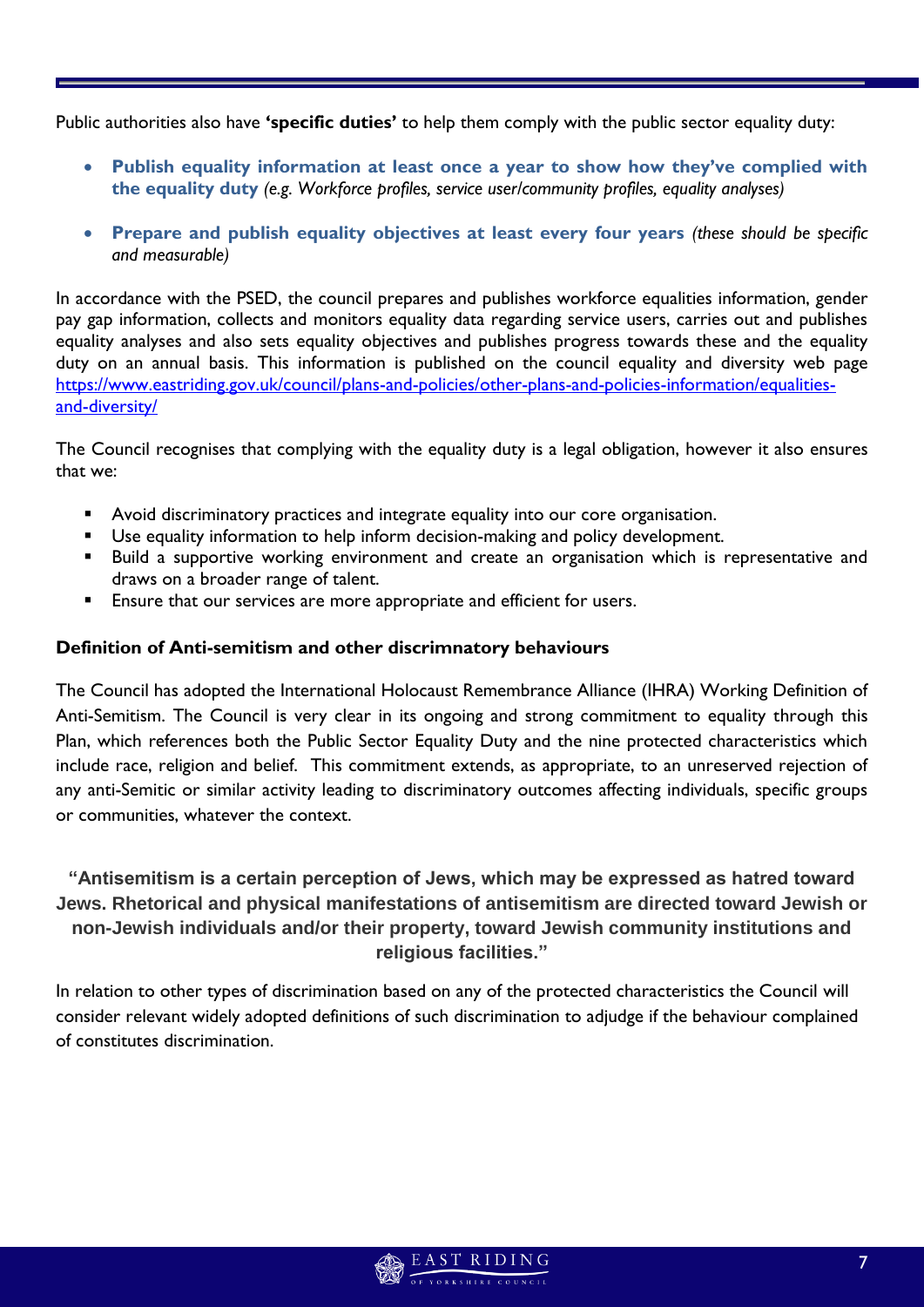# **Corporate Equality Objectives**

The previous Equality Plan 2017-20 included the objectives below:

## **Equality Objectives 2016-20**

|                | The Council seeks to provide services which are accessible, wherever possible and appropriate<br>to users                 |
|----------------|---------------------------------------------------------------------------------------------------------------------------|
|                | Communications with residents are provided, wherever possible, in clear and easily understood<br>formats                  |
|                | Our knowledge of residents' needs is used to inform service provision                                                     |
| $\overline{4}$ | Equality and diversity training is reviewed and revised and made available to staff and elected<br>members as appropriate |

Annual reports detailing the progress that has been made towards achieving these objectives have been produced and published on the council website for 2016/17, 2017/18 and 2018/19. These reports highlight the extensive work that has taken place across many council services in order to help deliver these objectives.

## **Equality Objectives 2020-24**

Following a review of the 2016-20 objectives and noting the extensive progress made, three new objectives for 2020-24 have been set out below, including the reason/s for setting these:

|                | <b>Objectives</b>                                                                                                                                                                              | <b>Reasons for setting</b>                                                                                                                                                                                                                                               |  |
|----------------|------------------------------------------------------------------------------------------------------------------------------------------------------------------------------------------------|--------------------------------------------------------------------------------------------------------------------------------------------------------------------------------------------------------------------------------------------------------------------------|--|
|                | Council services are as accessible as<br>possible and appropriate to users'<br>needs for people with a protected<br>characteristic.                                                            | Improved physical accessibility to council venues,<br>activities and services is a continuous process.<br>Additionally, making services accessible to different<br>groups of people, in different ways, in different<br>formats and also, making reasonable adjustments. |  |
| $\overline{2}$ | Protected characteristic groups can<br>participate in all relevant<br>consultations and engagement<br>activities, helping ensure their ability<br>to influence the decision making<br>process. | To ensure that equality considerations are built<br>into policy, practice and service development from<br>the beginning and that the needs of residents with<br>protected characteristics are listened to and are<br>used to inform service provision.                   |  |
| З              | Improve the health and well-being of<br>people in the community with a<br>protected characteristic.                                                                                            | To narrow health inequalities and to improve the<br>overall health of the East Riding population<br>(specifically vulnerable and minority groups),<br>further supporting the Health and Well-being<br><b>Strategy 2019-22.</b>                                           |  |

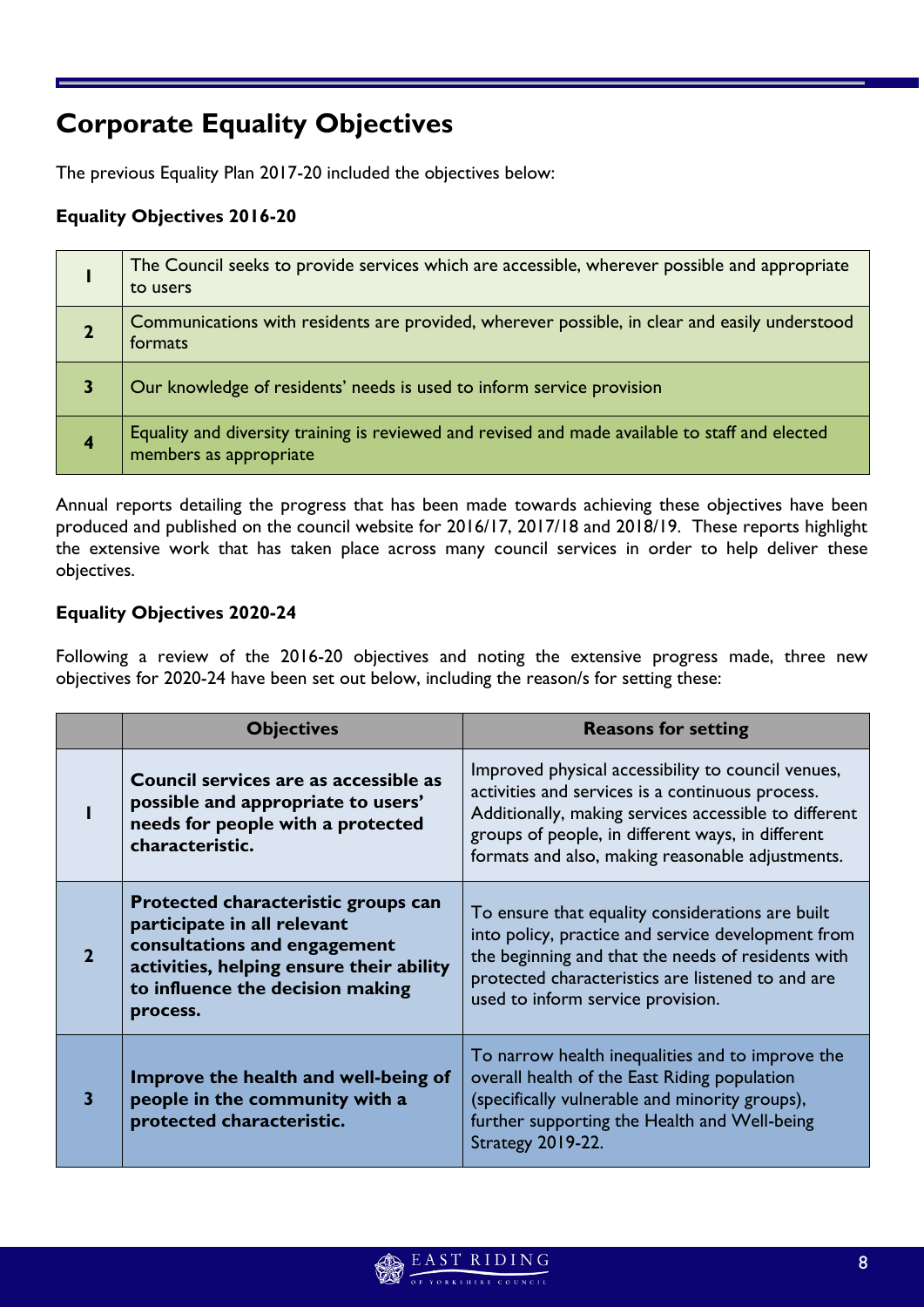# **Translation and Interpretation Service**

The Equality Act 2010 states public bodies must make 'reasonable adjustment' to ensure that its services are fair and equally accessible to all its residents and customers.

The Equality Duty also requires public bodies to ensure they consider the needs of all individuals when shaping policy, practice and delivering services.

In order to remove barriers and to try to ensure that all people in the community have access to our services and information, the Council has a contracted translation and interpretation service.

The service provider is a quality assured service that provides qualified linguists for over 400 languages and provide face to face interpreting (including British Sign Language), telephone interpreting and written translations (including braille and audio transcriptions).

All Council staff have access to the Translation and Interpretation service and full booking instructions, guidance and prices are available on the Council's Intranet.

Communication support is likely to be considered and used when:

- A person has limited use of English.
- There is a concern that a person does not understand the information given in English.
- The person is deaf or has a hearing impairment, a learning disability or uses sign language.
- You are already aware of a person's need for interpretation or translation from information given i.e. referrals etc.

When providing written information to customers and residents, consideration should be given to:

- Would providing the information in English only prohibit access to any customers to essential information and services, for example benefits, homelessness services, health and safety campaigns etc?
- Can the information be provided in plain or simple English, can an 'Easy Read' version be created with picture aids and could one version aimed at a lower reading age be suitable for all, rather than preparing two versions?
- Whether there is any existing information held regarding needs for alternative formats for those customers/residents?

The statement below can and should also be included where appropriate:

This *leaflet/document/information*\* can be made available in other languages or formats if required. To request another format, please contact us at: Tel:\* Text phone:\* Email:\* www.eastriding.gov.uk\* *\*please delete or add contact details as appropriate*

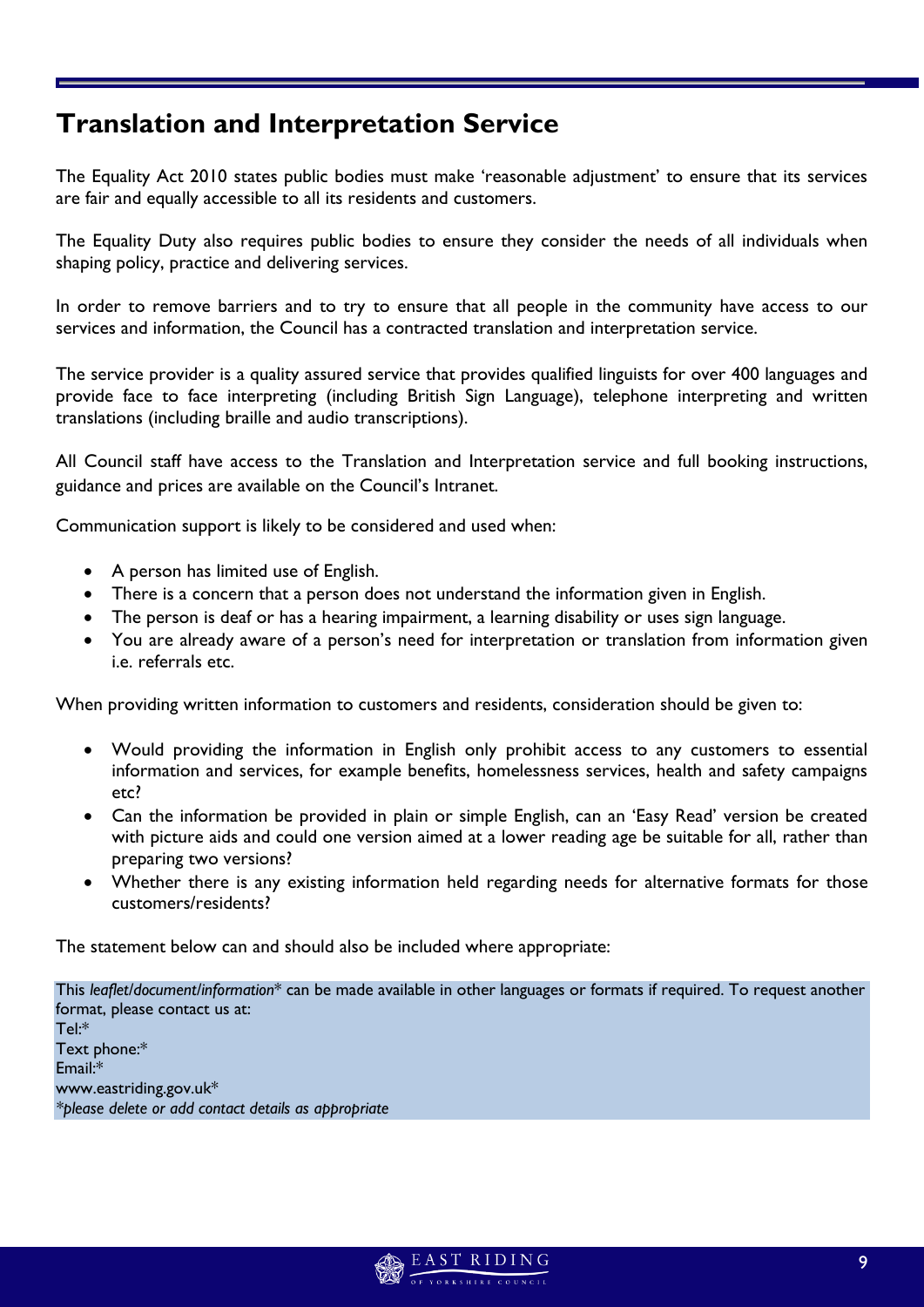# **Equality Analysis Process**

The equality duty requires equality considerations to be reflected in the design of policies and the delivery of services, including internal policies, and for these issues to be kept under review.

In order to comply with the duty, the impact on equality of policies and practices must be assessed.

Although the equality duty does not specify how you should undertake assessments, the council has a standard equality analysis process to follow and forms to complete, which all staff have access to on the Intranet.

Information on the need and purpose of equality analyses is also included in the council's equality and diversity e-learning and paper based training package, which all staff must complete.

### **The Process**

Equality analysis is part of the decision-making process and should begin **as soon as sufficient information about the change is known** and **before** a decision has been made.

Just as with any change being developed, where early questions are 'how much will it cost or are there any health and safety implications?', so at a similar stage, it is necessary to ask 'what might its effect be on people with protected characteristics?'

The process has, therefore, been designed to identify if a proposed change (a change to a policy, strategy, service or budget) could have a potential impact (create inequality or increase existing inequalities) for people with a protected characteristic. This includes service users, residents and council employees.

If it is identified, using the Equality Analysis Screening (Stage 1) form, that there could be a potential impact on protected characteristic groups due to a proposed change, then further investigation, research and consultation is carried out in a full Equality Analysis (Stage 2). The Stage 2 form also includes an impact monitoring section to be completed at an agreed time after the implementation of the proposed change.

Equality Analysis is not a one-off exercise but a continuous process to enable informed equality considerations to be taken into account at all the key points in the decision-making process.

All Equality Analysis Stage 2 forms are published on the council equality and diversity webpage.

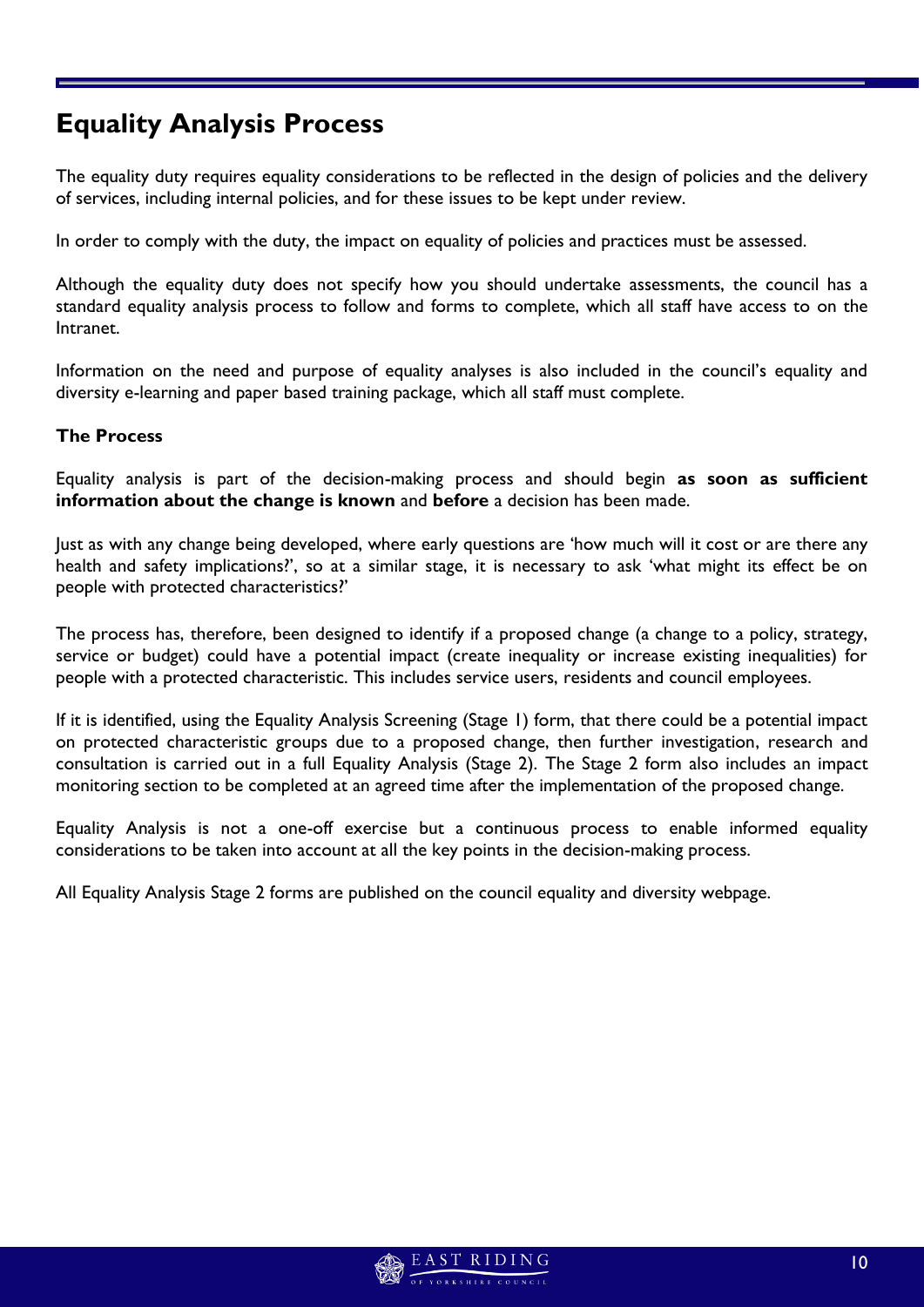# **Hate Crime**

In 2016, Humberside Police, East Riding of Yorkshire Council, together with the other three local authorities in the Force area, united to launch a joint campaign to raise awareness of 'hate' incidents and crimes and how to report them.



A hate incident/crime is when a person is targeted because of who they are. Any crimes, physical or verbal attacks committed against someone because of the below are hate crimes and should be reported:

- **age**
- **disability**
- **gender identity**
- **race**
- **religion or belief**
- **sexual orientation**

**Hate Incidents** - If the victim or witness believe the incident was motivated by hostility or prejudice based on one or more of the protected characteristics mentioned above, it is a hate incident.

**Hate Crimes** - When hate incidents become criminal offences they are known as hate crimes. A criminal offence is something which breaks the law and which is carried out because of hostility or prejudice based on one or more of the above protected characteristics.

If you have experienced, witnessed or been told about a hate incident, no matter how small (even if you don't require any action to be taken), it should be reported via the Police online reporting form on the webpage<https://www.humberside.police.uk/hate-crime>

Alternatively, you can telephone 101 or if it's an emergency, dial 999.

The reporting of all incidents is encouraged, no matter how small, to ensure the Police can build up a comprehensive picture of hate in the East Riding.

If a person does not wish to report it to the Police, it can be reported on their behalf by a third party ie. one of the council's Customer Service Centre staff or by the council's Feedback team.

If the incident is related to a council service or member of staff, the relevant service manager should ALSO be informed.

The Council has, and continues to, raise awareness of the campaign, the term 'hate' and how to report incidents/crimes, using promotional materials and articles which are distributed across the organisation and the East Riding.

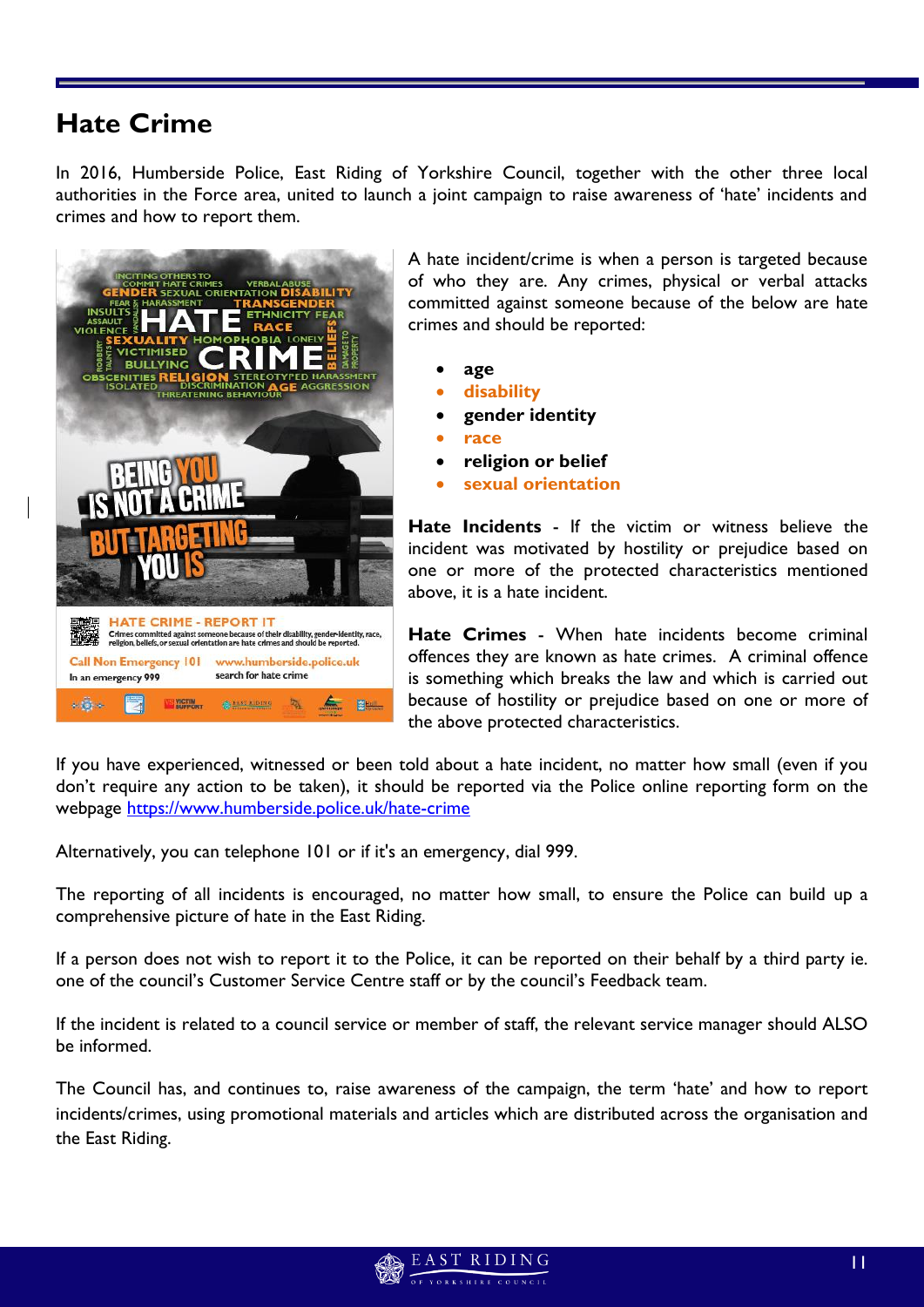# **Equality Plan**

| 'General' aims of<br>the Equality<br><b>Duty</b> | Eliminate unlawful discrimination,<br>harassment and victimisation and<br>any other conduct prohibited by<br>the Act.                         | Advance equality of opportunity<br>between people who share a<br>protected characteristic and<br>those who don't.                                                                                        | Foster or encourage good<br>relations between people who<br>share a protected characteristic<br>and who don't. |
|--------------------------------------------------|-----------------------------------------------------------------------------------------------------------------------------------------------|----------------------------------------------------------------------------------------------------------------------------------------------------------------------------------------------------------|----------------------------------------------------------------------------------------------------------------|
| <b>Our Objectives</b>                            | <b>Council services are as</b><br>accessible as possible and<br>appropriate to users' needs<br>for people with a protected<br>characteristic. | <b>Protected characteristic</b><br>groups can participate in all<br>relevant consultations and<br>engagement activities,<br>helping ensure their ability to<br>influence the decision making<br>process. | Improve the health and well-<br>being of people in the<br>community with a protected<br>characteristic.        |
|                                                  | Age                                                                                                                                           | Marriage and Civil Partnership                                                                                                                                                                           | Religion or Belief                                                                                             |
| <b>Protected</b><br><b>Characteristics</b>       | <b>Disability</b>                                                                                                                             | <b>Pregnancy and Maternity</b>                                                                                                                                                                           | Sex (Gender)                                                                                                   |
|                                                  | Gender Reassignment                                                                                                                           | Race                                                                                                                                                                                                     | <b>Sexual Orientation</b>                                                                                      |
|                                                  | <b>Equality Act 2010</b>                                                                                                                      | <b>Community Safety Partnership</b><br><b>Board</b>                                                                                                                                                      | Learning Disability Working<br>Group                                                                           |
| <b>Strategic</b>                                 | <b>Public Sector Equality Duty</b>                                                                                                            | Safeguarding Adults Board                                                                                                                                                                                | Strategic Intelligence Board                                                                                   |
| <b>Enablers</b>                                  | Hate Incident/Crime Procedure                                                                                                                 | Children's Safeguarding Board                                                                                                                                                                            | <b>Disability Advisory Group</b>                                                                               |
|                                                  | East Riding Public Sector Equality<br>Leads                                                                                                   | Modern Slavery Act 2015 and the<br>council policy                                                                                                                                                        | Health in all Policies                                                                                         |
|                                                  | Age UK                                                                                                                                        | <b>Hearing Link</b>                                                                                                                                                                                      | <b>Humberside Police</b>                                                                                       |
|                                                  | <b>British Red Cross</b>                                                                                                                      | Healthwatch                                                                                                                                                                                              | <b>Humber Teaching NHS</b><br><b>Foundation Trust</b>                                                          |
|                                                  | <b>Carers Advisory Group</b>                                                                                                                  | Hull and East Riding Cerebral<br><b>Palsy Society</b>                                                                                                                                                    | Lollipop                                                                                                       |
|                                                  | <b>Choices and Rights Disability</b><br>Coalition                                                                                             | Hull and East Yorkshire Centre<br>for the Deaf                                                                                                                                                           | <b>MS Society</b>                                                                                              |
| <b>Key</b><br><b>Stakeholders</b>                | City Health Care Partnership                                                                                                                  | <b>Hull University Teaching</b><br><b>Hospitals NHS Trust</b>                                                                                                                                            | <b>Motor Neurone Disease</b><br>Association                                                                    |
|                                                  | <b>Disability Advisory Group</b>                                                                                                              | Hull and East Riding Interfaith                                                                                                                                                                          | National Deaf Children's Society                                                                               |
|                                                  | <b>Disabled Voices East Riding</b>                                                                                                            | Hull and East Riding LGBT Forum                                                                                                                                                                          | Outreach (Gypsy & Traveller<br>Community)                                                                      |
|                                                  | East Riding of Yorkshire Council                                                                                                              | Hull & East Riding Visually<br><b>Impaired Forum</b>                                                                                                                                                     | <b>PAUL for Brain Recovery</b>                                                                                 |
|                                                  | East Riding of Yorkshire Clinical<br><b>Commissioning Group</b>                                                                               | Humberside Fire and Rescue                                                                                                                                                                               | <b>RNIB</b>                                                                                                    |
|                                                  | Headway Hull & East Riding                                                                                                                    | <b>Humber All Nations Alliance</b>                                                                                                                                                                       | <b>TYLER</b>                                                                                                   |
|                                                  | Anti-Bullying Strategy 2017-20                                                                                                                | Children & Young Peoples Plan<br>2017-20                                                                                                                                                                 | Health and Well-being Strategy<br>2019-22                                                                      |
| <b>Supporting</b><br>Policies, Plans &           | Anti-Social Behaviour Policy<br>2018-21                                                                                                       | East Riding Community Plan<br>$2016 - 21$                                                                                                                                                                | Modern Day Slavery Policy                                                                                      |
| <b>Strategies</b>                                | Adult Mental Health & Dementia<br>Strategy 2018-23                                                                                            | <b>East Riding Community Safety</b><br>Partnership Plan 2017-21                                                                                                                                          | <b>Special Educational Needs</b><br>Strategy 2018-21                                                           |
|                                                  | Carers Strategy 2019-24                                                                                                                       | <b>Financial Inclusion Strategy</b><br>2019                                                                                                                                                              |                                                                                                                |